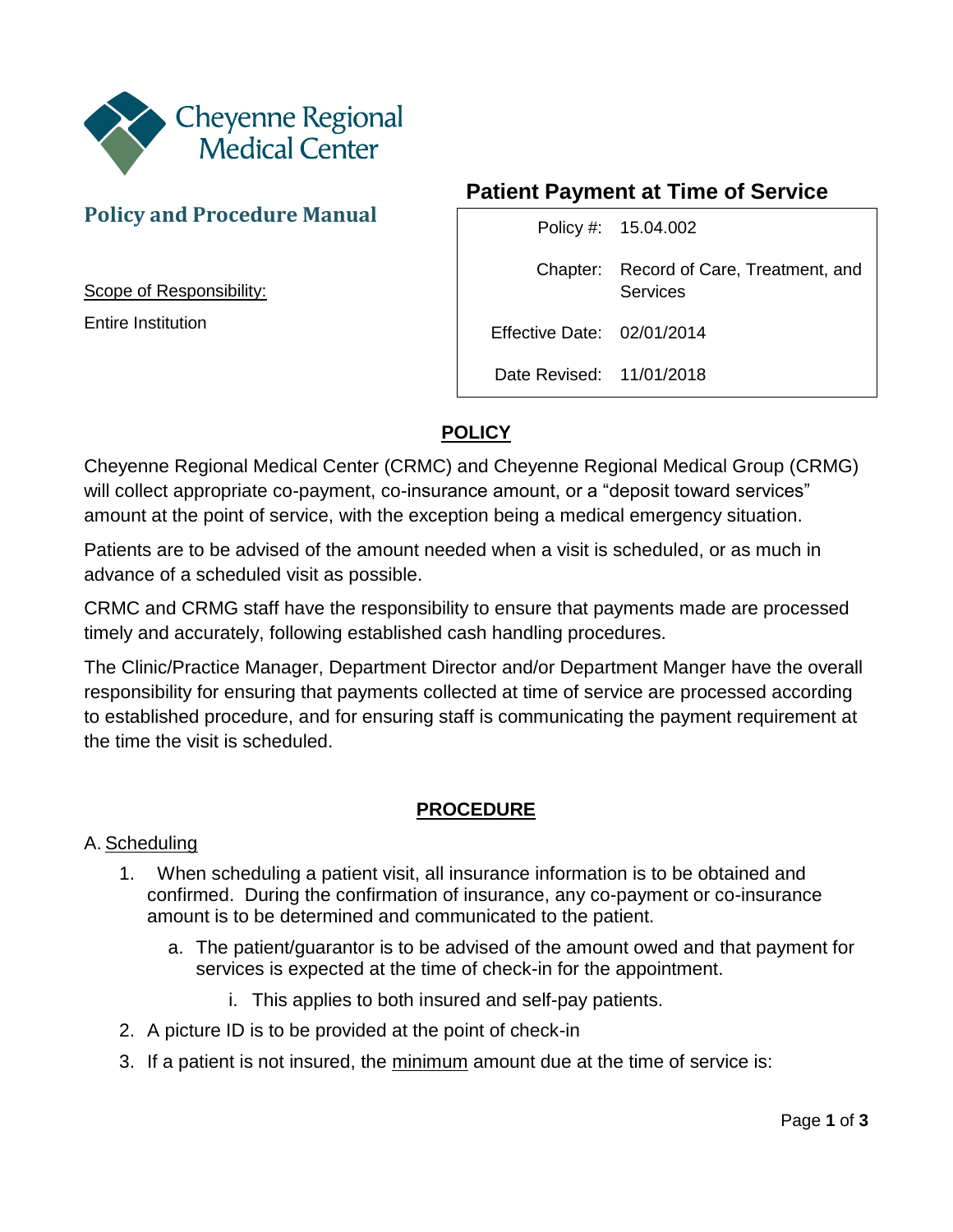

Policy #: 15.04.002 Title: Patient Payment at Time of Service Chapter: Record of Care, Treatment, and **Services** 

- a. New patient  $= $180$
- b. Existing patient or follow-up visit  $= $120$
- c. If requested and necessary for patient care continuity, recent postsurgical patients that are in the timeframe of receiving follow-up care are exempt from the minimum time of service payment requirement.
- d. A greater amount may be required for self-pay patients being seen in specialty service areas, but should not exceed the cost of the highest visit level charge for the location, minus 30%.
- 4. If a patient is unable to provide insurance information for staff to verify upon arrival for an appointment, the account will be marked as self-pay. The guarantor will be financially responsible and billed for the encounter.
- B. Point of Service
	- 1. When the patient presents for a scheduled appointment, all demographic and insurance information will be re-verified.
	- 2. The appropriate co-payment, co-insurance, or deposit amount is to be requested at check in.
	- 3. If the patient is not able to pay the required amount for the visit :
		- a. Non-emergent patients are to be rescheduled for a future date and advised that the amount required must be paid at the time of service in order to be seen
		- b. Information regarding available financial assistance through CRMC is to be provided to the patient.
		- c. Information regarding alternative care sites offering reduced fee schedules is to be provided to the patient
	- **4. The patient's physician is to be consulted prior to turning away an established patient to ensure that any potential medical complication is identified and the physician is given the opportunity to treat the patient regardless of ability to pay.**
	- 5. All self-pay patients will receive an automatic 30% discount.
- C. Check Out
	- 1. As the patient checks out, any missing contact information should be requested from the patient.